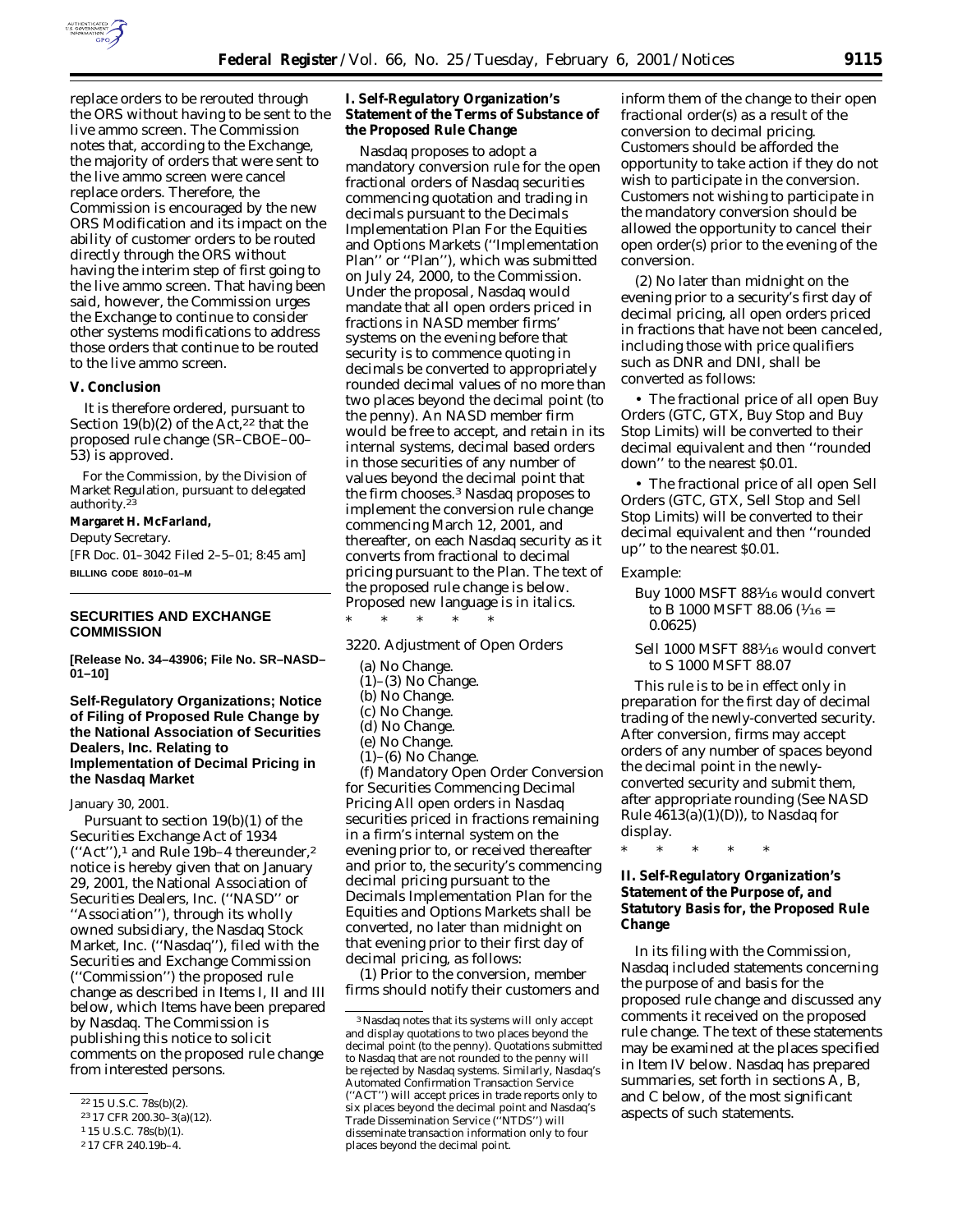*A. Self-Regulatory Organization's Statement of the Purpose of, and Statutory Basis for, the Proposed Rule Change*

## 1. Purpose

On June 8, 2000, the Commission ordered the exchanges and the NASD to submit a decimal pricing phase-in plan no later than July 24, 2000. Under the Plan, the NASD is to fully convert the Nasdaq market to decimal pricing no later than April 9, 2001. Before full implementation, Nasdaq is also to commence a decimal pricing pilot program for 10–15 Nasdaq issues on or before March 12, 2001. Recently, Nasdaq also determined to add a second decimal phase-in of approximately 100+ additional Nasdaq securities on March 26, 2001.

In February 2000, Nasdaq, as part of its preparations for decimal pricing, issued guidelines to all member firms on the conversion of open orders. In short, the conversion guidelines directed firms to convert, on the evening before the first day a Nasdaq security is scheduled to commence quoting in decimals, all open orders priced in fractions for that security in their systems by converting them to their decimal equivalent and then rounding them (down for buys/up for sells) to the minimum quote increment (\$0.01). This would have resulted in all such open fractional orders being converted to two values beyond the decimal point.

To reduce potential confusion on the crucial first day of a security's transition to decimal pricing that could result from inconsistent conversion standards, Nasdaq proposes to adopt a mandatory conversion rule for all open orders in Nasdaq securities that are priced in fractions and reside in the internal systems of NASD member firms on the evening prior to the first day a particular security commences quoting in decimals. Under the proposal, all open orders, including those with price qualifiers such as ''Do Not Reduce'' (''DNR'') and ''Do Not Increase'' (''DNI''), priced in fractions that reside in a firm's internal system on the evening before the start of decimal pricing, will be converted as follows: (1) The price of all open Buy Orders (including ''Good-til-Canceled'' (''GTC''), ''Good-til-Executed'' and (''GTX''), Buy Stop and Buy Stop Limits) priced in fractions will be converted to their decimal equivalent and ''rounded down'' to the nearest \$0.01; and (2) the price of all open Sell Orders (GTC, GTX, Sell Stop and Sell Stop Limits) priced in fractions will be converted to their decimal equivalent and ''rounded up'' to the nearest \$0.01.

An example of a sample fractional buy and sample fractional sell conversation is provided below:

## Example:

- Buy 1000 MSFT 881⁄16 would covert to B 1000 MSFT 88.06 ( $1/16$  = 0.0625)
- Sell 1000 MSFT 881⁄16 would convert to S 1000 MSFT 88.07

After the conversion, market participants would be free to accept decimal-priced orders for any number of values beyond the decimal point as they deem appropriate. Nasdaq will continue to require that firms round orders to two decimal places before submitting them to Nasdaq for display in the quote montage. Likewise, ACT will only accept trade reports up to six places beyond the decimal point and disseminate decimal priced transaction reports to four decimal points to the tape.

Nasdaq believes that a uniform open fractional order conversion methodology, one that will be followed by all industry participants, is necessary to ensure a smooth and orderly transition from fractional to decimal pricing. Such uniformity is particularly important for the first day of decimal trading in a security and for orders that may reside in multiple systems. Nasdaq believes a single fractional open order conversion standard can be expected to reduce investor confusion, prevent discrepancies in reconciliation, and reduce the potential that customers may be disadvantaged by inferior executions.

A conversion of open orders to two places beyond the decimal point also is consistent with Nasdaq's quotation and execution facilities that likewise will provide quotes and executions in pennies. Moreover, such a conversion approach should also be readily understood by investors as well as firms that have already programmed for, and participated in, a two-point conversion of open fractional orders in the listed environment. Finally, the two-point conversion standard is structured to be applicable to all firms, including those that intend to maintain limit orders files to two places beyond the decimal point on an ongoing basis, as well as those that intend to operate systems allowing quotes beyond two decimal places.

#### 2. Statutory Basis

Nasdaq believes that the proposed rule change is consistent with the provisions of Section 15A(b)(6) of the Act 4 in that it is designed to promote just and equitable principles of trade, and to remove impediments to and

perfect the mechanism of a national market system.

### *B. Self-Regulatory Organization's Statement on Burden on Competition*

Nasdaq does not believe that the proposed rule change will result in any burden on competition that is not necessary or appropriate in furtherance of the purposes of the Act.

## *C. Self-Regulatory Organization's Statement on Comments on the Proposed Rule Change Received From Members, Participants or Others*

Written comments were neither solicited nor received.

# **III. Date of Effectiveness of the Proposed Rule Change and Timing for Commission Action**

Within 35 days of the date of publication of this notice in the **Federal Register** or within such longer period (i) as the Commission may designate up to 90 days of such date if it finds such longer period to be appropriate and publishes its reasons for so finding or (ii) as to which the Exchange consents, the Commission will:

A. By order approve such proposed rule change, or

B. Institute proceedings to determine whether the proposed rule change should be disapproved.

Nasdaq has requested accelerated approval of the proposed rule change. While the Commission will not grant accelerated approval at this time, the Commission will consider granting accelerated approval of the proposal at the close of an abbreviated comment period of 15 days from the date of publication of the proposal in the **Federal Register**.

#### **IV. Solicitation of Comments**

Interested persons are invited to submit written data, views and arguments concerning the foregoing, including whether the proposed rule change is consistent with the Act. Persons making written submissions should file six copies thereof with the Secretary, Securities and Exchange Commission, 450 Fifth Street, NW., Washington, DC 20549–0609. Copies of the submission, all subsequent amendments, all written statements with respect to the proposed rule change that are filed with the Commission, and all written communications relating to the proposed rule change between the Commission and any person, other than those that may be withheld from the public in accordance with the provisions of 5 U.S.C. 552, will be available for inspection and copying in

<sup>4</sup> 15 U.S.C. 78o–3(b)(6).